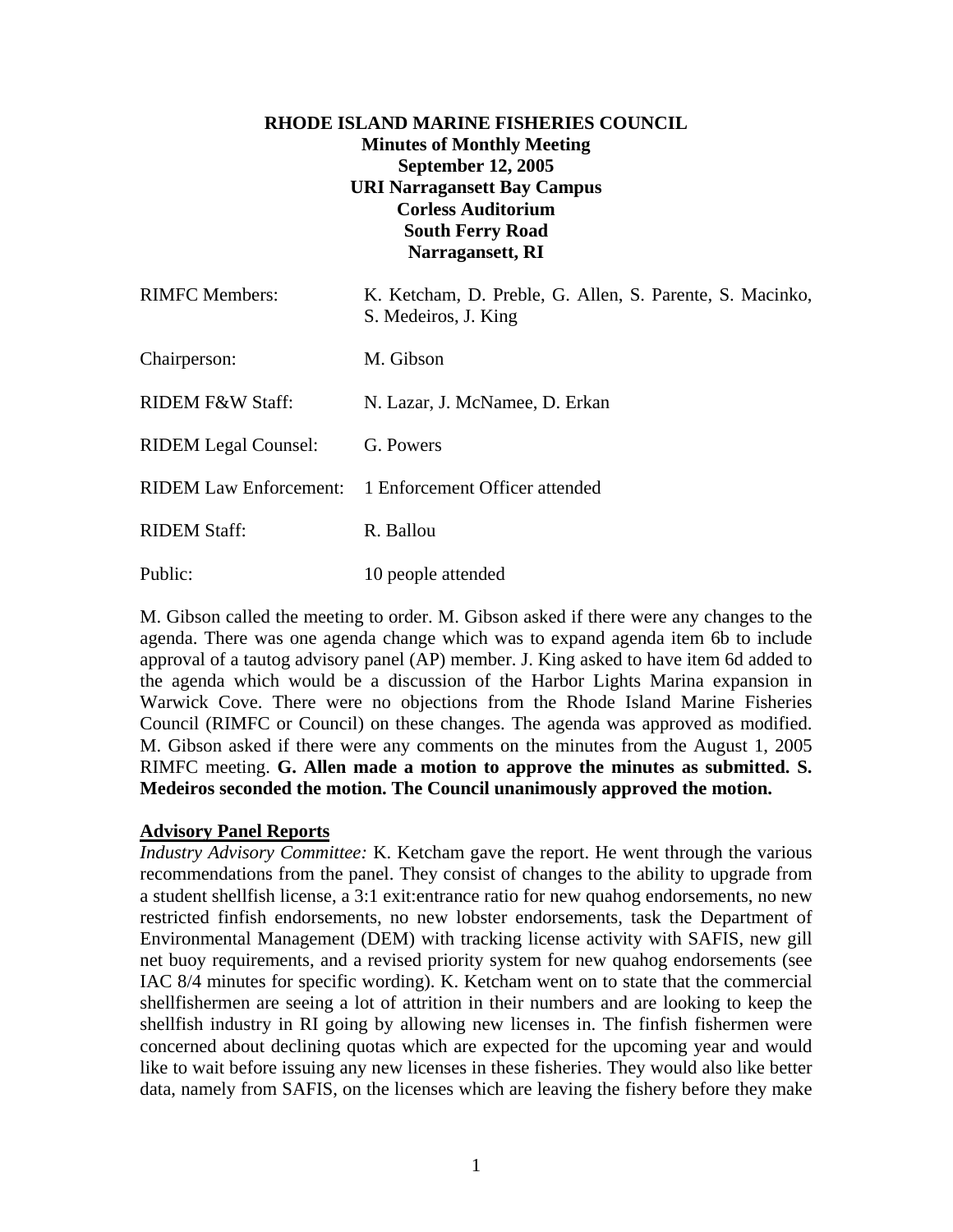decisions like these. They would also like to wait and see the effects of the new endorsements which had been given out in 2005. There was some discussion on the priority scheme for finfish licenses; however no consensus was reached on this. Due to the state of the lobster fishery, they recommended no new lobster endorsements.

M. Gibson asked if the Council thought that the Industry Advisory Committee (IAC) should meet again to continue discussions on licensing. K. Ketcham stated that he did not think it was necessary, the rest of the Council agreed. B. Ballou stated that he thought it would only be necessary to meet if the Council, having now seen the draft regulations which were based mostly on the recommendations of the IAC, thought that the draft changes did not line up with their recommendations and therefore would need advice on how to change the draft regulations. The Council felt the IAC had a thorough enough discussion and did not think it was necessary to hold another meeting.

S. Parente commented that he still feels that the current priority system discriminates against rod and reel fishermen. K. Ketcham stated that he didn't feel this was true as any person could fish for and sell the non restricted species and qualify themselves for a restricted endorsement under the current priority scheme. He went on to state that he understands that a person will not make a lot of money on the non restricted species. There was further discussion on this topic, no consensus was reached.

#### **New Business**

*Council agenda approval for summer flounder, scup/black sea bass, lobster, and ACCSP advisory panels:* N. Lazar stated that the Council had been provided with draft agendas for various APs per their request. He stated that the winter flounder AP agenda had already been approved by the Council and the Council's AP chair and the Division of Fish and Wildlife (DFW) representative were currently working on setting up that meeting. The remaining APs were the scup/black sea bass AP, the summer flounder AP, and the lobster AP. The Council had been provided draft agendas for each of these meetings. S. Parente asked to have the summer flounder AP meeting date changed due to a scheduling conflict he had. D. Preble agreed to move this to the  $27<sup>th</sup>$  of September. K. Ketcham stated that he had to check his calendar on the scup/black sea bass date and stated he would contact J. McNamee on the following day to confirm. N. Lazar stated that the DFW was requesting that the IAC meet to discuss the proposed state SAFIS regulations instead of the ACCSP panel which had not met in a long time. **The Council had no objections to approving the AP agendas as submitted, noting that the dates for the meetings would be worked out between the AP chairmen and the DFW. They also had no objections to convening the IAC to discuss the SAFIS regulations.** 

*Council comment on proposal to change Greenwich Bay opening schedule:* M. Gibson stated that this had come forward at the last shellfish AP meeting and the Council asked to have the issue on the agenda for this evening. The DFW gave a presentation on the proposal with some background information. S. Medeiros, noting that the presentation stated that the Greenwich Bay shellfish resource was fairly stable under the current conditions, asked N. Lazar what his thoughts were on disrupting this balance by enacting the proposal. N. Lazar stated that it depended on the level of increased effort which may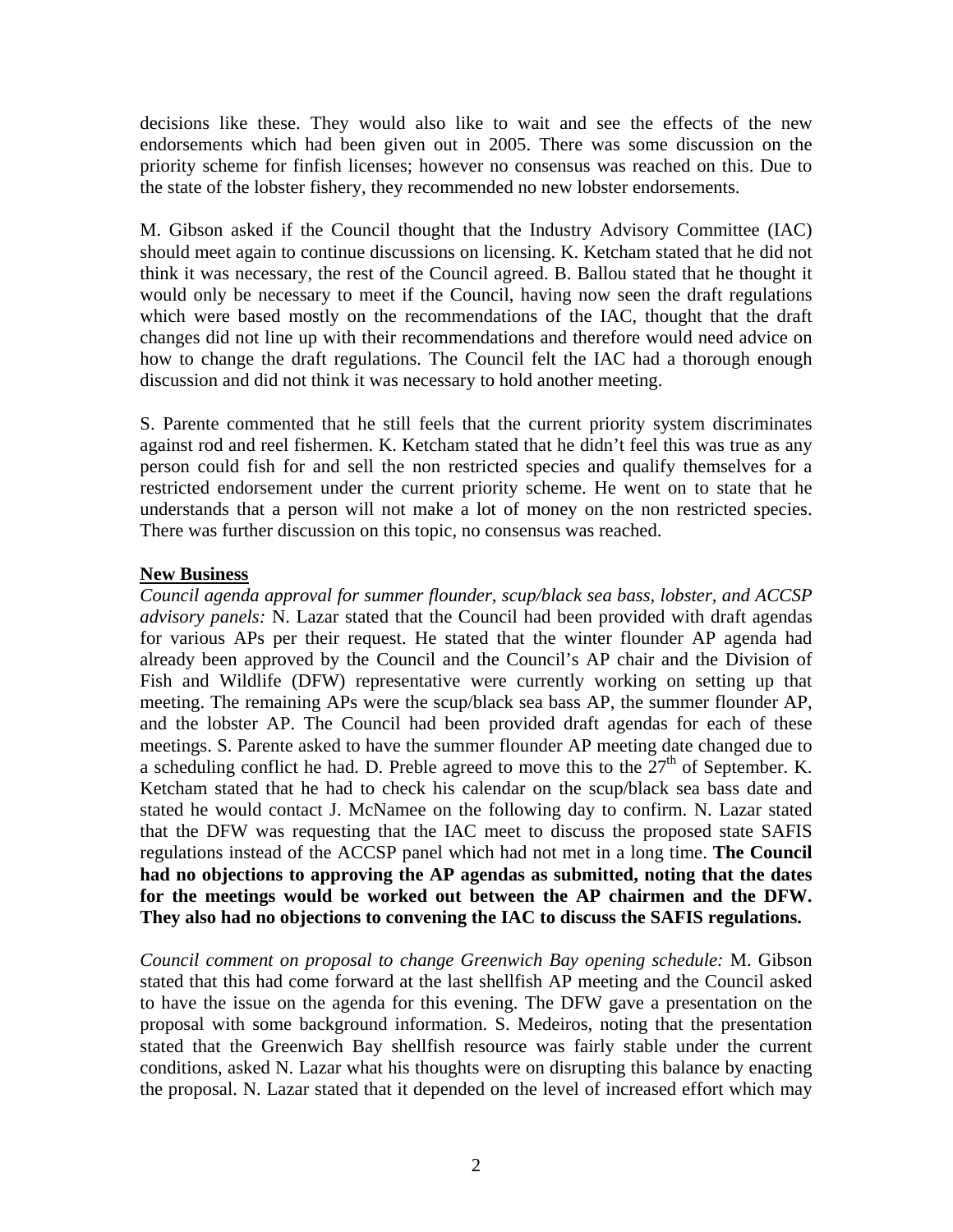or may not be directed at Greenwich Bay due to the new proposed opening. M. Gibson asked N. Lazar about looking at the SAFIS data to get a better handle on the amount of effort in Greenwich Bay. N. Lazar stated that they would get this level of detail from SAFIS so the DFW would be able to accurately determine the level of effort in Greenwich Bay. K. Ketcham suggested that if the area contains a lot of large quahogs, removing them may actually help the management area by freeing up substrate for new quahog growth. M. McGiveney, president of the RI Shellfishermen's Association, described his association's proposal and gave some background information and reasons for the proposal. There was discussion on how the proposal would impact the area. J. King reiterated M. McGiveney's point that he felt getting in this area and removing the older, larger clams as well as loosening up the bottom sediment will actually benefit the area. **G. Allen made a motion to open the Greenwich Bay shellfish management area per the proposal submitted by the RI Shellfishermen's Association on a one year trial basis. J. King seconded the motion. The motion passed unanimously.**

*Solicit 804 spending advice from the Council:* M. Gibson stated that he had passed out a memo with some 804 spending information in it. He did not expect the Council to make comments on that evening but stated that it would be on the agenda for the following month so the Council had time to look it over and then provide the DFW with some advice or comments. **The Council had no objections to this course of action.**

### **Old Business**

*Reason for the DOH one year closure for polluted shellfish harvest:* M. Gibson stated that this topic had also come out of the shellfish AP minutes. It was a request to draft a letter from the Council and/or the DFW to the Department of Health (DOH) requesting a change to the polluted shellfish seeding closure policy. The Council then asked the DFW to come back with some background info on the subject. N. Lazar stated that the closure exists in the Department of Environmental Management's (DEM) aquaculture regulations. He stated the rational for the one year closure as told to him by J. Mullen of DOH was that if the shellfish are transplanted during the colder months, the shellfish go in to a period of slow metabolism and therefore 6 months will not be enough time to clean themselves of toxins, where as if they were transplanted during warmer months, 6 months would be ample time to clean themselves. The DOH asked that the policy not be changed at this time. M. McGiveney stated that he had been involved with the original regulation and it was promulgated with oysters in mind, which grow much quicker than quahogs. They want this change to aid them in a seeding program which would conflict with the current regulatory shellfish management area schedule. He went on to state that the federal regulation is six months.

M. Gibson stated that original request was for a letter to be drafted and sent to the DOH. The regulation turns out to be a DEM regulation, therefore the proper procedure would be for the Council to provide advice to the Director on this topic if they wanted to. **K. Ketcham made a suggestion to have the shellfish AP, DOH, and the DFW get together for a meeting to discuss this and report back to the Council. The Council did not object to this course of action.**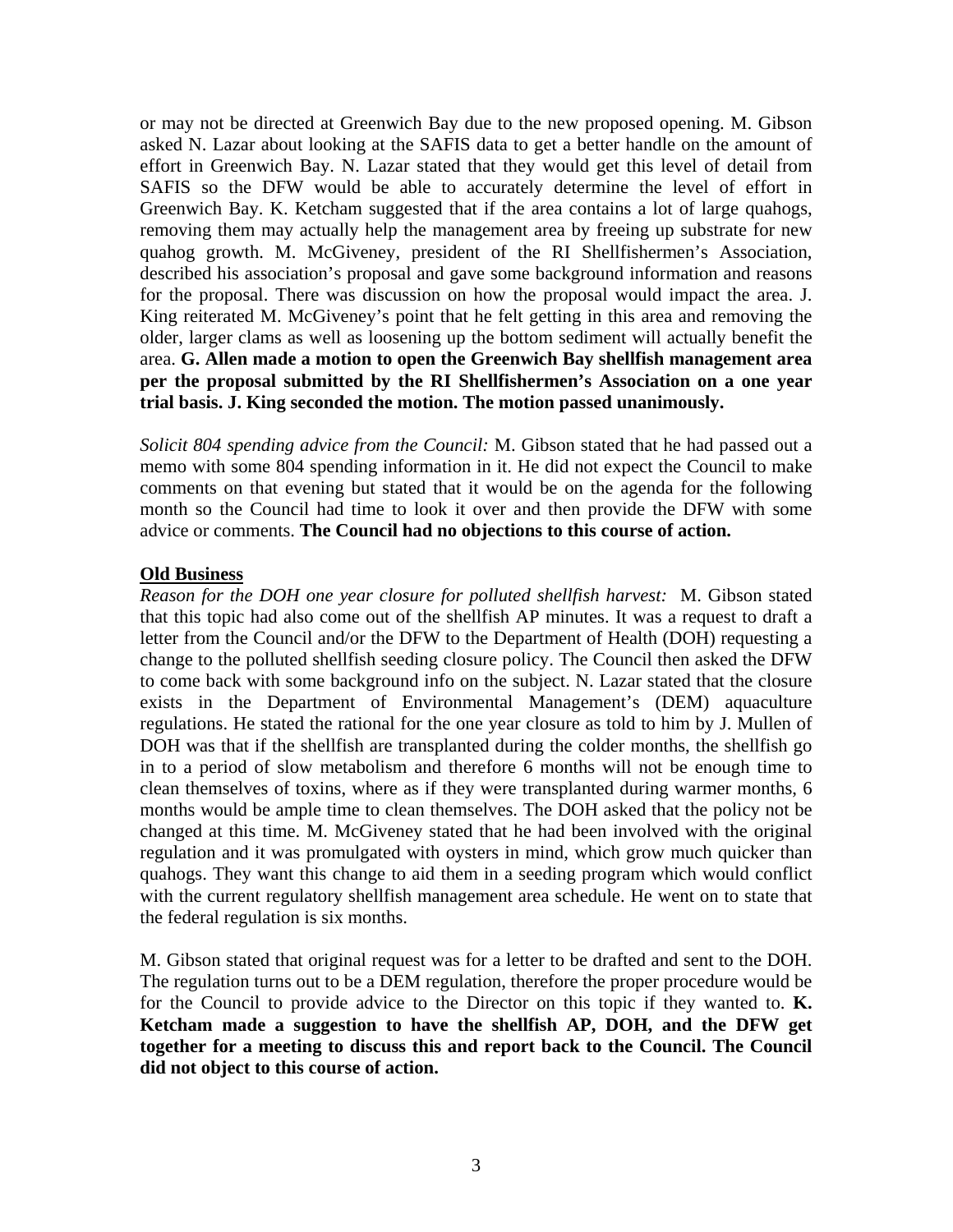*Status of Coast guard response on fish trap markings:* M. Gibson and G. Allen gave a brief overview of this ongoing problem. M. Gibson stated that the Coast Guard had responded with a promise to report on their findings on the following Monday. If they do not respond by the promised date, M. Gibson state that he would move forward with the letter to the Coast Guard as requested by the Council. G. Allen stated that he was satisfied with this.

*Report on nearshore gear conflict issue:* G. Allen gave a brief overview of the issue. He went on to report that the group of interested individuals had met. The group came up with a few solutions such as going to one buoy for two fish pots and making the furthest buoy away from the shore the one that would contain the buoy. The group was satisfied with their resolutions. The group stated that this was mainly between individuals in the Newport area so if the people from the west bay area wanted to meet, G. Allen stated he would be more than happy to set up another meeting.

## **Other Business**

*ASMFC August 2005 meeting week summary:* M. Gibson stated that the Council had been provided a copy of the ASMFC meeting summary. He went over some of the issues which were relevant to RI. The ASMFC weakfish board is working on an addendum to their fishery management plan to deal with the decline in weakfish stocks. A hearing in RI would be forthcoming. The summer flounder/scup/black sea bass panel met and approved addendum 17 which allowed for voluntary multi-state management plans. It did not however, require this. Some of the states in the plan were found out of compliance for not transferring summer flounder quota, RI had fulfilled this obligation. There was Council discussion about this. The lobster board approved draft addendum 7 to go out to public hearing. RI's meeting would be forthcoming and did not hold RI out of compliance for suspending their July 2005 gauge increase. The striped bass board talked about an addendum to help document striped bass discards, this was postponed. The striped bass board also discussed RI's request for more quota based on their larger than required minimum size, this was also postponed for further discussion by the technical committee. There was discussion about the summer flounder quota. M. Gibson stated that this would be decided during the Fall ASMFC Board meeting.

*Council approval of IAC member changes:* J. McNamee stated that there were two AP changes. E. Reid was nominated for the IAC. He also stated that G. Carvalho had not attended any RIMFC meetings in over a year so the Council may wish to replace him on the IAC. **G. Allen made a motion to accept E. Reid's nomination to the IAC. D. Preble seconded the motion. The Council unanimously approved the motion.** The Council also asked the DFW staff to work with the IAC chairman to solicit a nomination for G. Carvalho's seat.

M. Geary was nominated to the tautog AP as an alternate to M. Lanni. **S. Medeiros made a motion to approve M. Geary as an alternate to M. Lanni on the tautog AP. G. Allen seconded the motion. The Council unanimously approved the motion.**

*Memo regarding RIMFC meeting and public hearing schedule for end of 2005:* M.